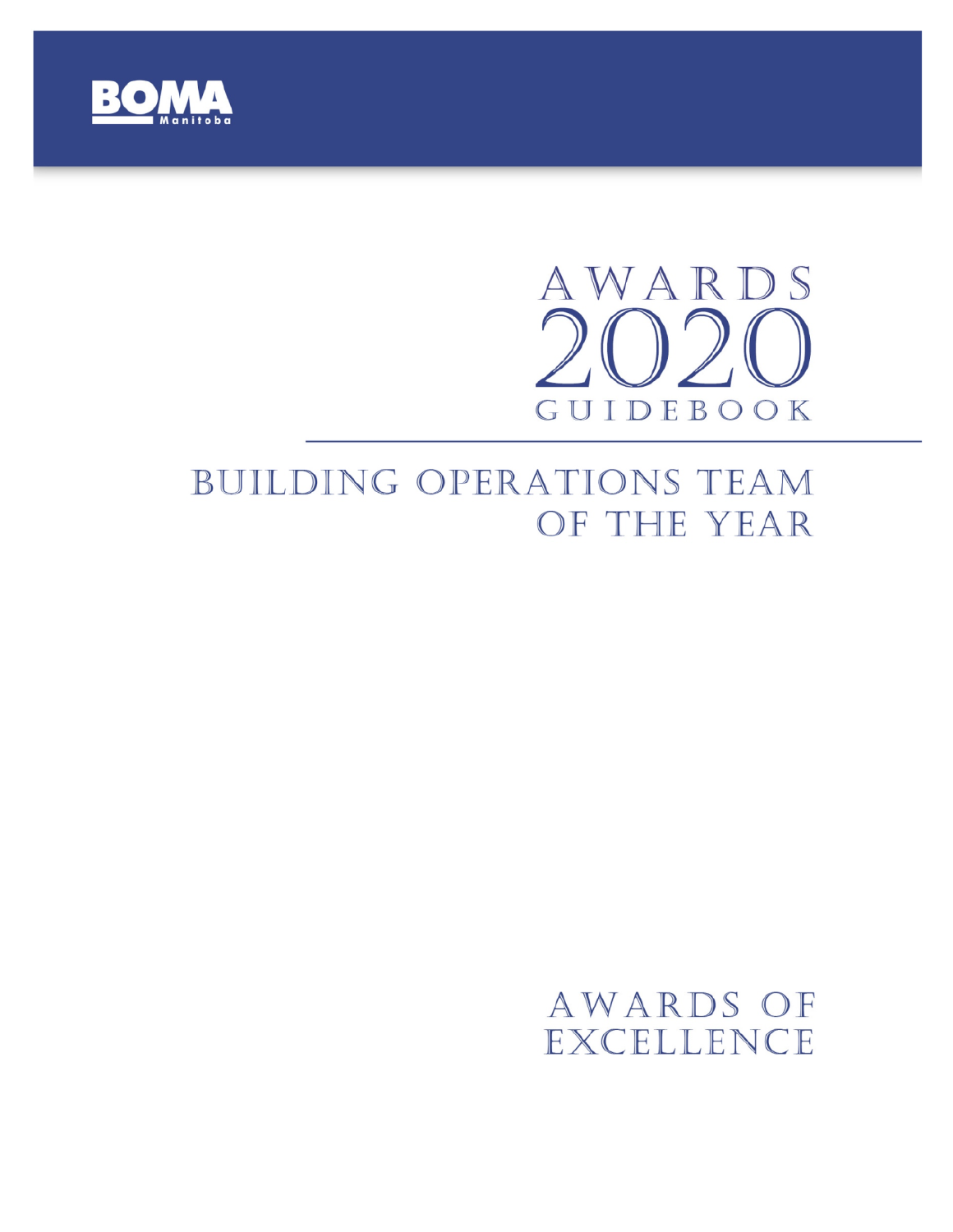



#### **APPLICATION FOR BUILDING OPERATIONS TEAM OF THE YEAR:**

This award is given annually to a building operations team that demonstrates a high degree of excellence, knowledge and training. The Building Operations Team of the Year will have shown proficiency in scheduling of preventative maintenance, as well as in managing and improving general building operations.

A team is not eligible to win the award in consecutive years.

#### **APPLICATION FOR BUILDING OPERATIONS TEAM OF THE YEAR INVOLVES TWO COMPONENTS:**

#### **BUILDING INSPECTION**

The awards judging team will evaluate each team and site during a scheduled visit in April. A maximum point score for the inspection is 20.

#### **WRITTEN RESPONSE**

Section B - E below describes the components to be addressed in writing. A maximum point score for the written responses is 80.

#### **SUMMARY OF JUDGES' SCORING**

Refer to Standard Submission Requirements.

The points from Section A and Sections  $B - E$  are combined for a total potential score of 100 points. Submissions must attain a minimum of 70% or 70 points to be eligible for an award.

#### **CRITERIA**

See each individual question for its scoring value. For each category, entrants are to answer the standard questions and provide requested information. An team entry will be disqualified if the team does not provide the required information.

| <b>SECTION CRITERIA</b>                 | <b>Points</b> |
|-----------------------------------------|---------------|
| Verbal Response                         |               |
| A. Building Inspection Score            | $0 - 20$      |
| <b>Written Response</b>                 |               |
| <b>B.</b> Operations                    | $0 - 20$      |
| C. Preventative Maintenance D. Training | $0 - 20$      |
| E. Accomplishments                      | $0 - 20$      |
|                                         | Total 100     |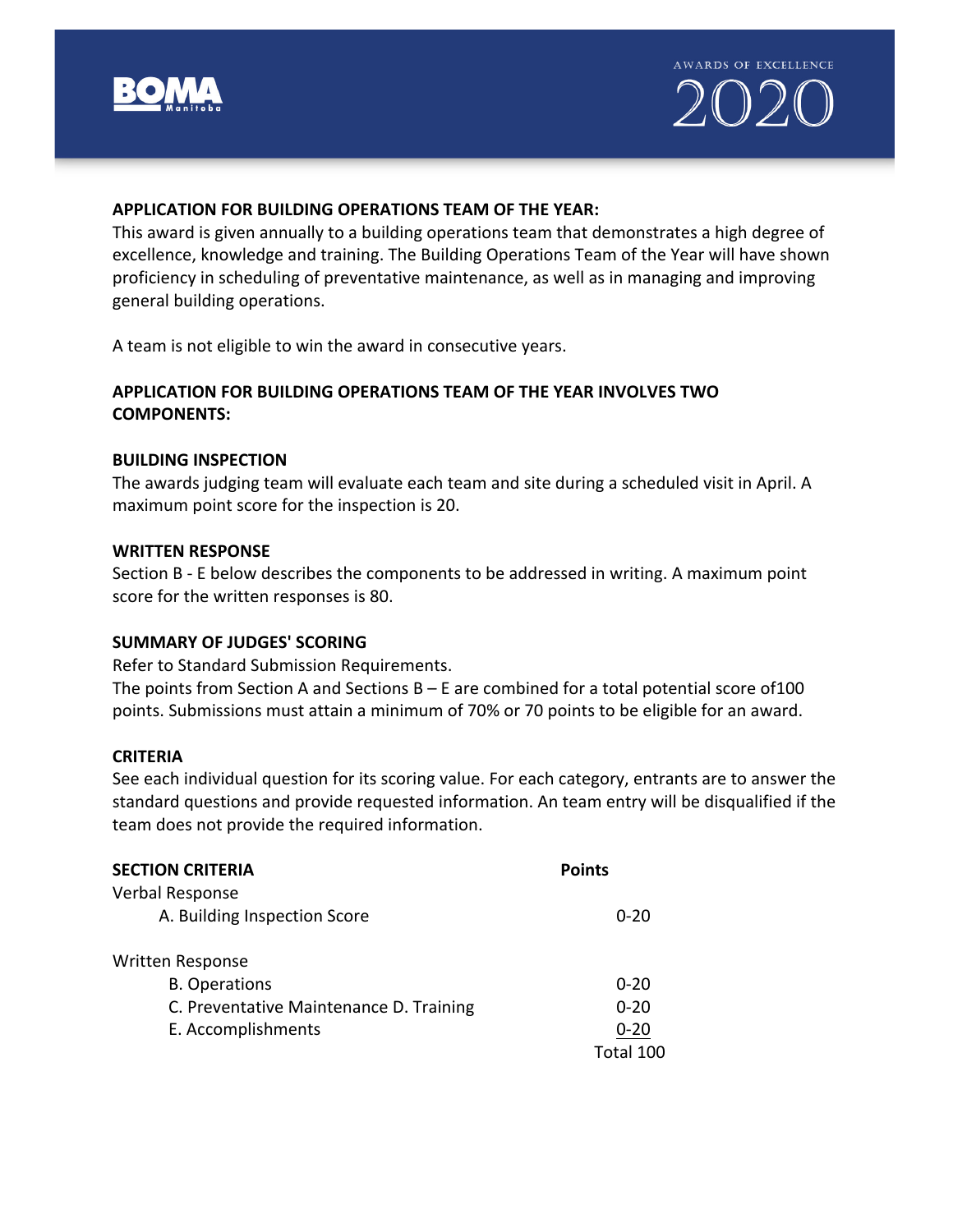



#### **VERBAL RESPONSE**

#### **A. BUILDING INSPECTION / INTERVIEW** (20 points)

The site inspection and interview including the following areas:

- Building Operator Appearance
- Building Operator Attitude
- Administrative / Organizational System
- Stock rooms
- Electrical rooms
- Mechanical rooms
- Fire and smoke systems
- Central plant
- Elevator machine room
- Other relevant areas as per the facility

#### **WRITTEN RESPONSES**

#### **B. OPERATIONS** (20 points)

- 1. Knowledge of HVAC Systems
	- 1. What type of HVAC System is in the building?
	- 2. What qualifications do your or the team have in regards to maintaining HVAC systems?
	- 3. Have you or the team ever worked on a steam boiler?
	- 4. What is the temperature of the chillers?
- 2. Energy Awareness:
	- 1. Is there a utility logbook?
	- 2. Are utility readings documented?
	- 3. Are the monthly bills kept track of?
	- 4. What is the temperature of the chillers? (Temp on/off)
- 3. Fire and Smoke Systems
	- 1. What was the last testing date of the extinguishers?
	- 2. Are the duct detectors cleaned every year?
	- 3. What are the fire control systems in the building?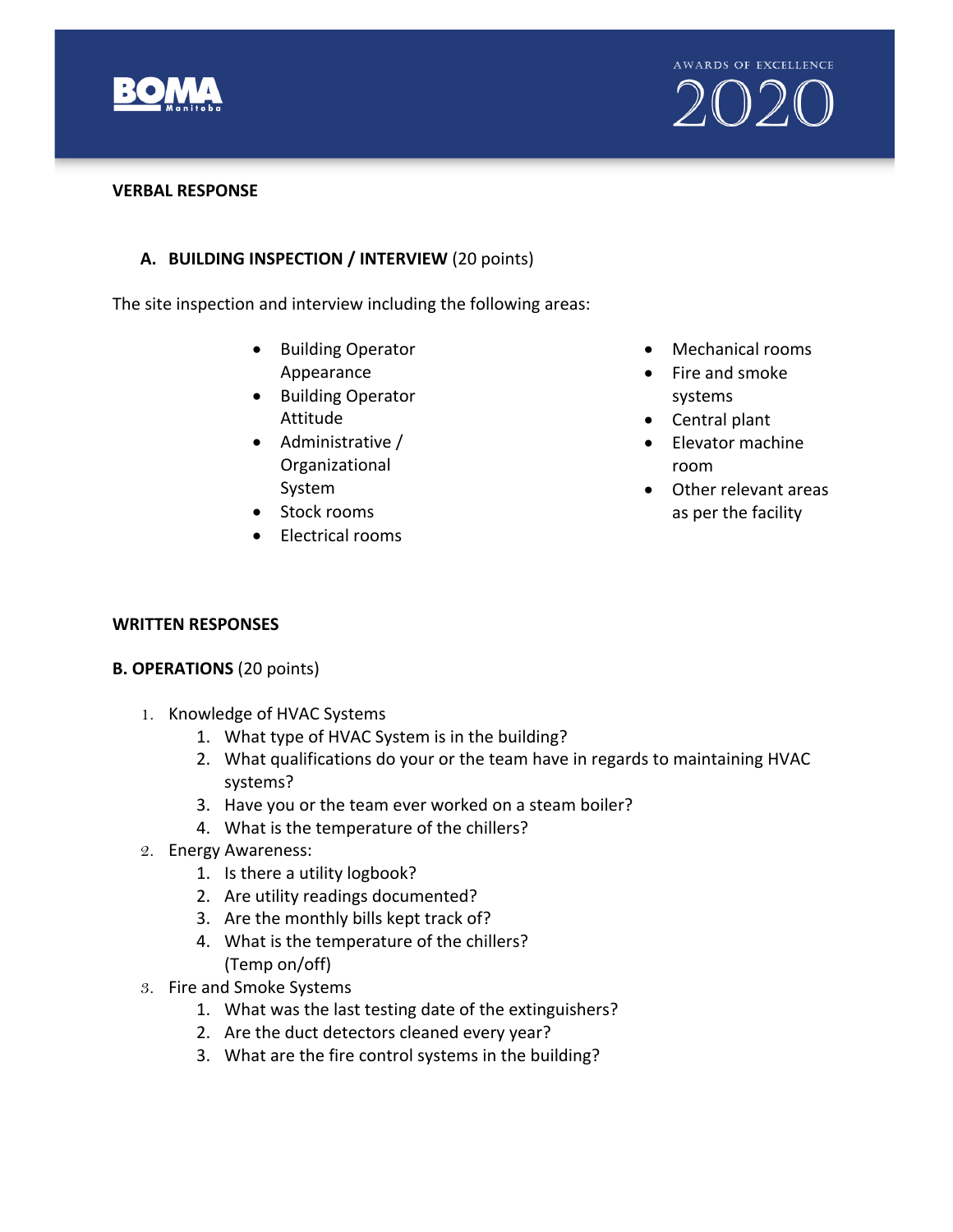



#### **C. PREVENTATIVE MAINTENANCE** (20 points)

1. Performance of Tasks:

Describe preventative maintenance of the following areas:

- 1. Mechanical control systems
- 2. Electrical systems
- 3. Water treatment
- 4. Other (Please Specify)
- 2. Administration
	- 1. How do you record preventative maintenance tasks?
	- 2. Is there a maintenance schedule posted in a visible area?
	- 3. What are the "call out" procedures for different classes of problems?

#### **D. TRAINING** (20 points)

Education:

- 1. What Power Engineering ticket do you or the team possess?
- 2. Have you or the team taken any updated courses for the position?
- 3. Where else have you or the team acted as Building Operators?
- 4. How many different systems have you or the team worked on?

Safety:

- 1. Do you or the team possess WHIMIS certification?
- 2. When was first aid last updated for the team or individual?
- 3. Are safety meetings called?

#### Management:

- 5. How are daily logs kept?
- 6. How is smooth task scheduling ensured?
- 7. How is maximum system efficiency gained?
- 8. What supervisory and/or management experience do you or the team have?
- 9. Does anyone on the team currently hire and/or supervise others?